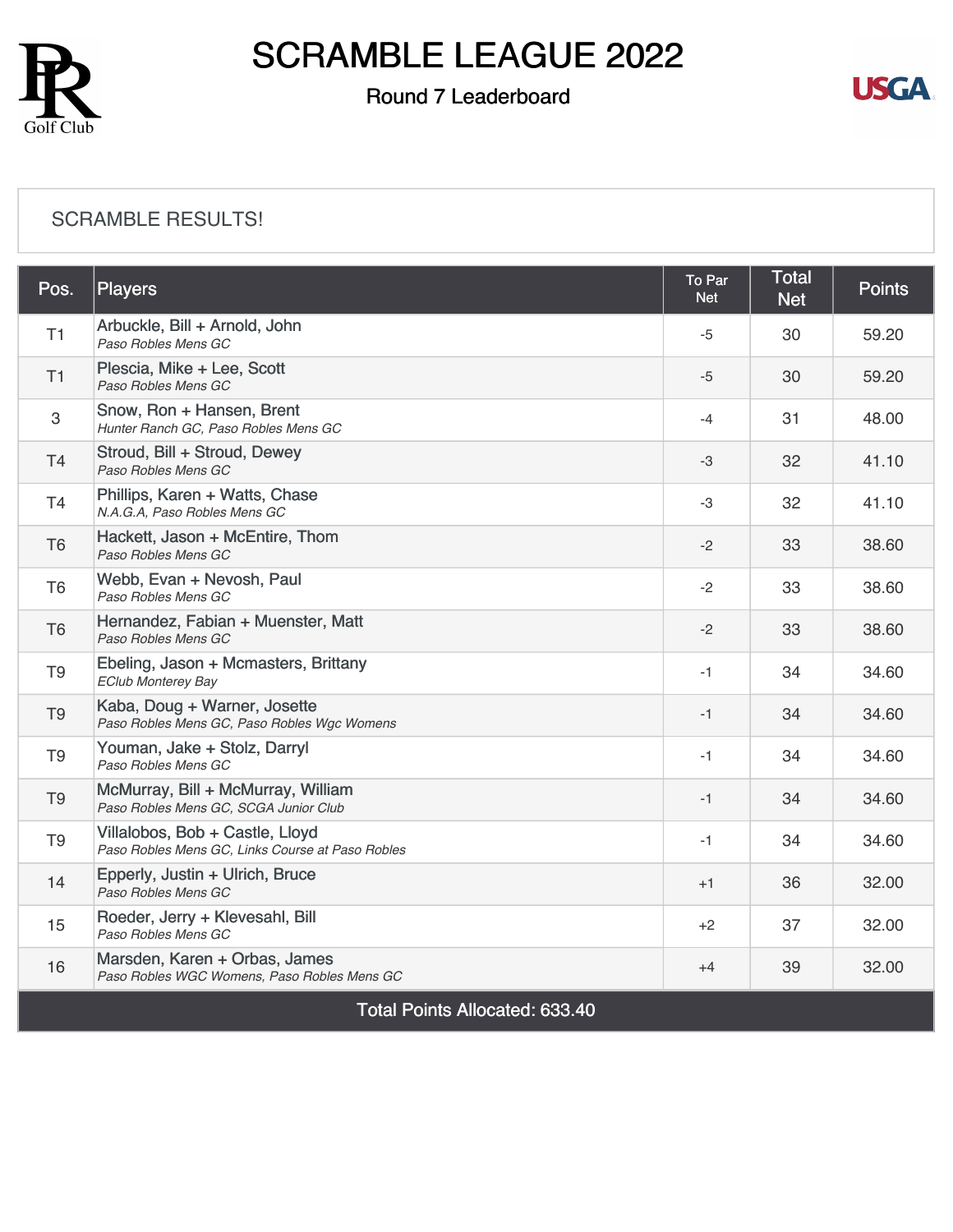

## Round 7 Leaderboard



#### [GROSS SKINS!](https://cdn2.golfgenius.com/v2tournaments/8387633820450471821?called_from=&round_index=7)

| Players                                                                     | <b>Skins</b> | <b>Purse</b> | <b>Details</b>             |  |  |  |
|-----------------------------------------------------------------------------|--------------|--------------|----------------------------|--|--|--|
| Snow, Ron + Hansen, Brent<br>Hunter Ranch GC, Paso Robles Mens GC           | 2            | \$106.67     | Birdie on 13, Birdie on 18 |  |  |  |
| McMurray, Bill + McMurray, William<br>Paso Robles Mens GC, SCGA Junior Club |              | \$53.33      | Birdie on 10               |  |  |  |
| $T \cup D$ all $\cup$ and $\cup$                                            |              |              |                            |  |  |  |

Total Purse Allocated: \$160.00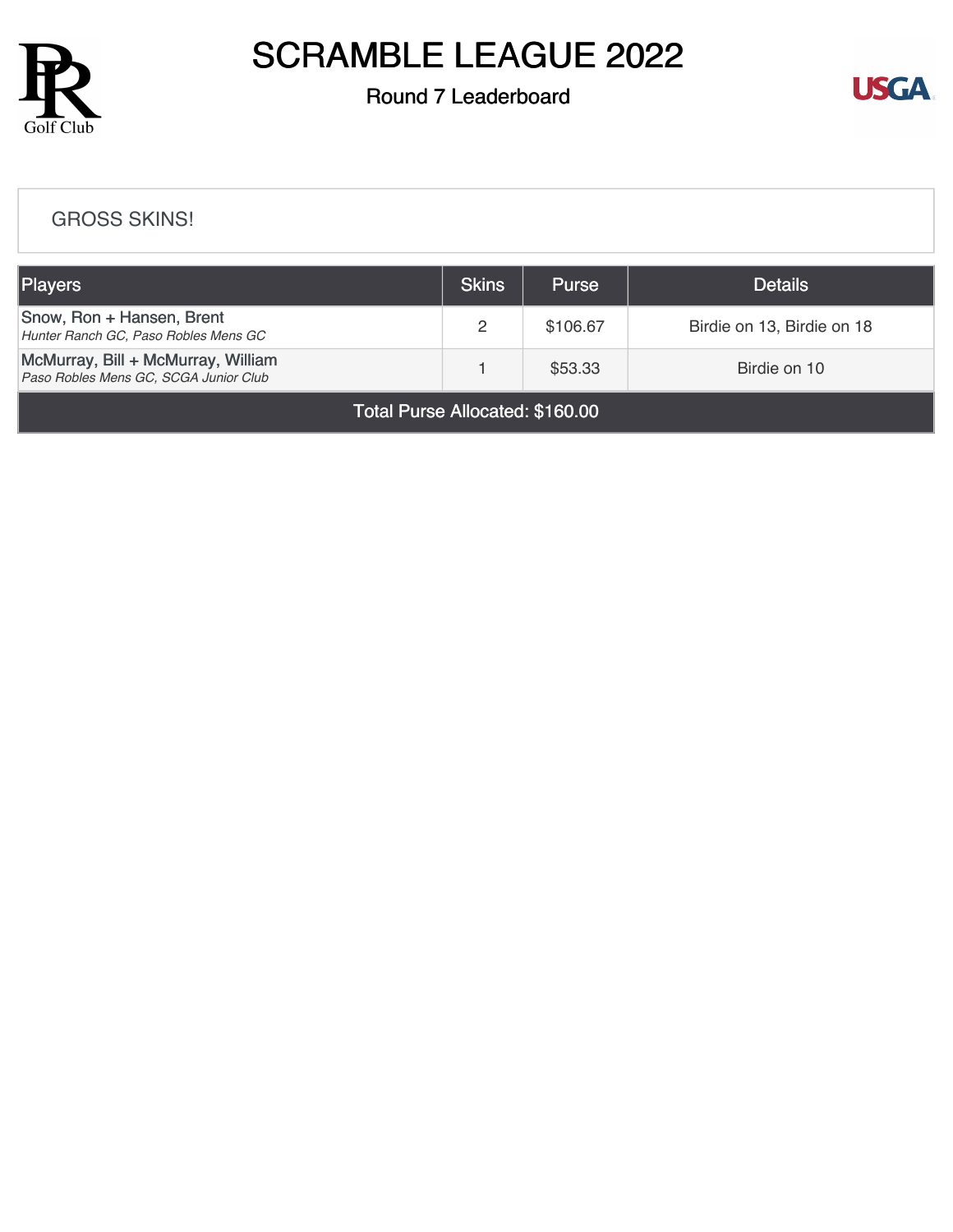

## Round 7 Leaderboard



#### [NET SKINS!](https://cdn2.golfgenius.com/v2tournaments/8387636222276714384?called_from=&round_index=7)

| <b>Players</b>                                                              | <b>Skins</b> | <b>Purse</b> | <b>Details</b> |  |
|-----------------------------------------------------------------------------|--------------|--------------|----------------|--|
| Kaba, Doug + Warner, Josette<br>Paso Robles Mens GC, Paso Robles Wgc Womens |              | \$80.00      | Birdie on 17   |  |
| McMurray, Bill + McMurray, William<br>Paso Robles Mens GC, SCGA Junior Club |              | \$80.00      | Eagle on 10    |  |
| Total Purse Allocated: \$160.00                                             |              |              |                |  |